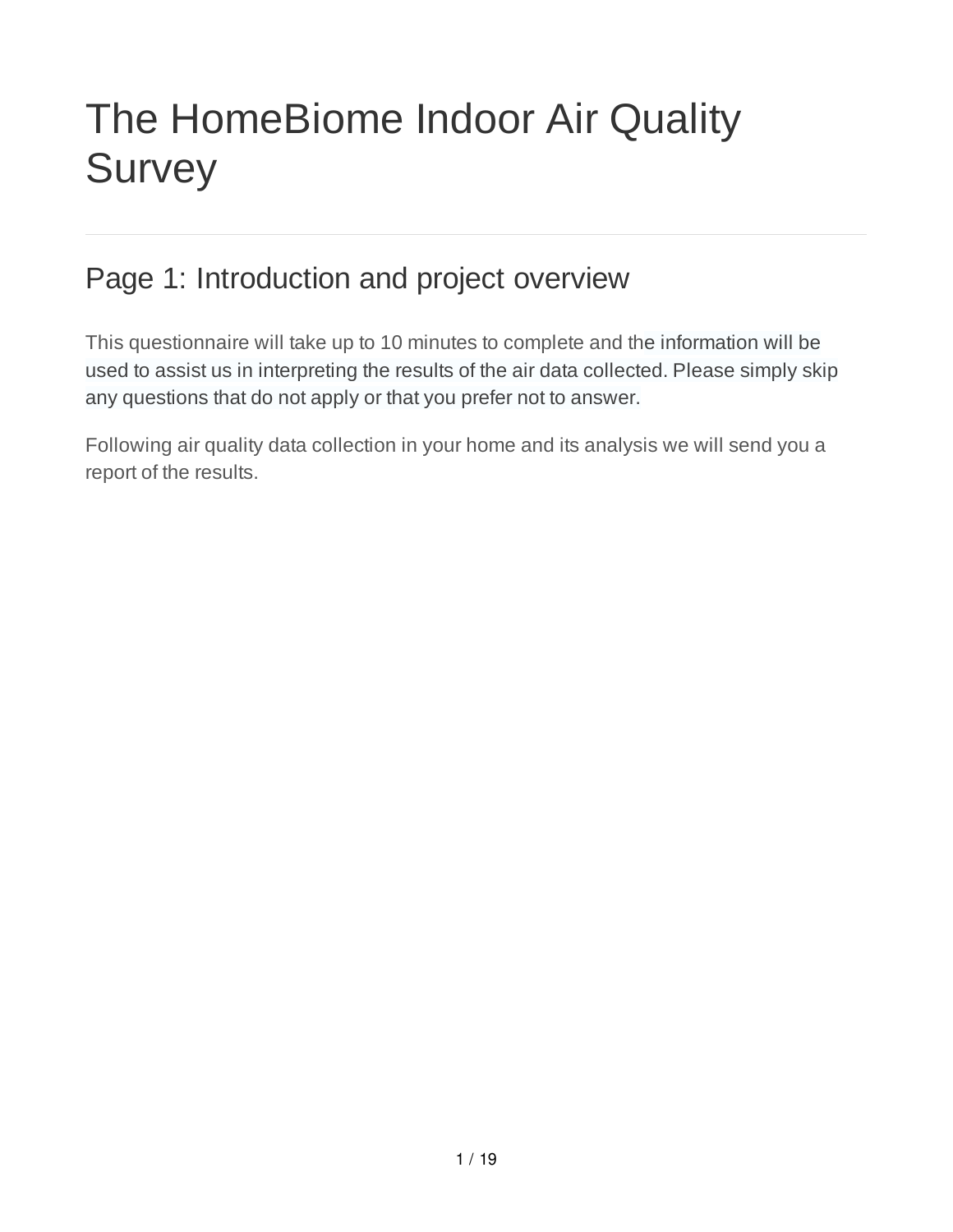### Page 2: Your contact details

*1.* Your name:

*2.* Home address (where the air quality sample was collected); please include postcode/area code or equivalent:

*3.* Email address (so we can e-mail you your air quality report):

Please note, your contact information will not be sold or shared with anyone other than members of the research team.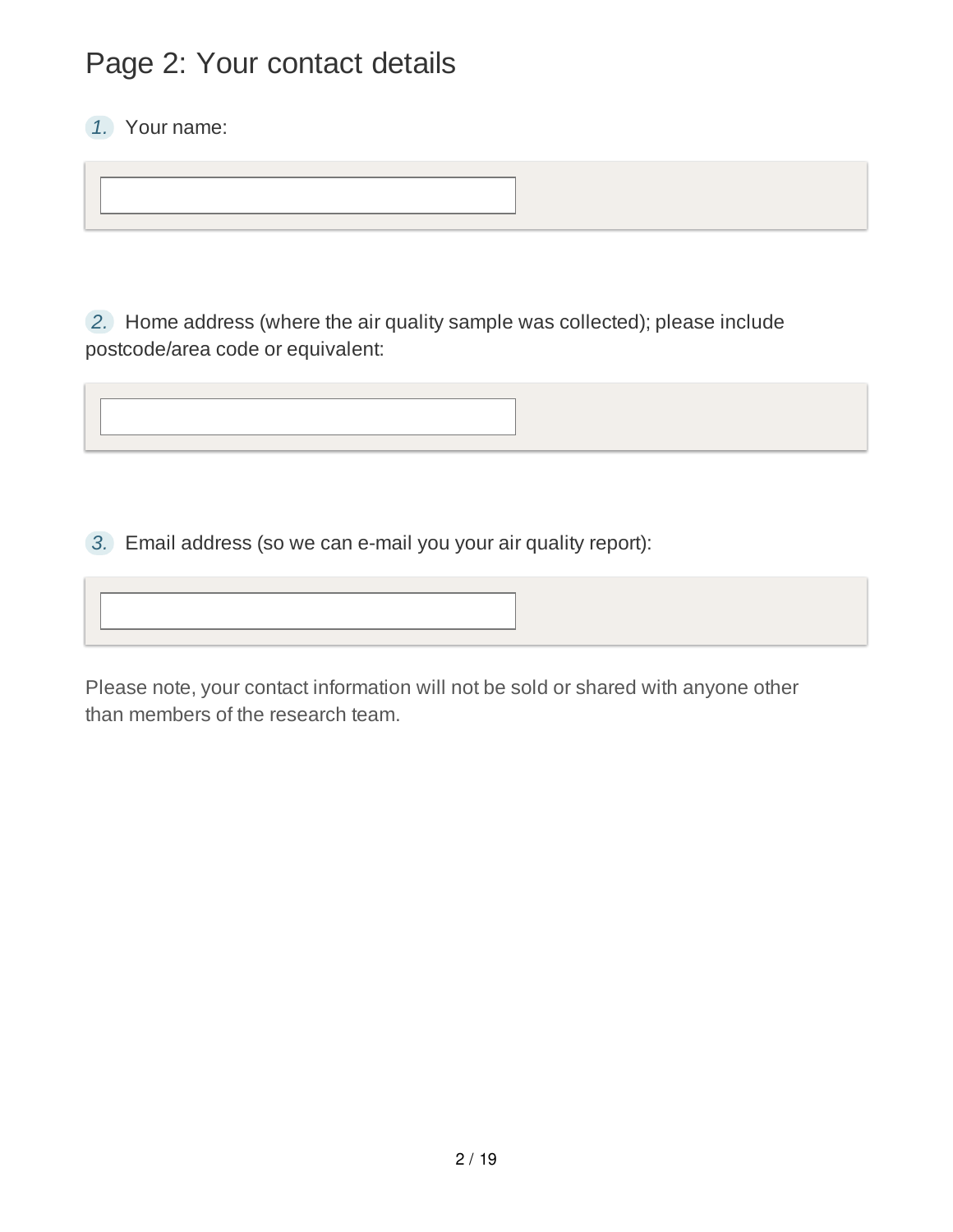### Page 3: OCCUPANTS OF THE HOUSEHOLD

*4.* How many people, including children, live in your home?

*4.a.* How many are 5 years old and younger? (*Skip this question if none)*

*4.b.* How many are 6-17 years? (*Skip this question if none)*

*4.c.* How many are 18 – 65 years? (*Skip this question if none)*

*4.d.* How many are 66 years and older? (*Skip this question if none)*

*5.* Please tell us how many members of your household are male. (*Skip this question if none*)

- 0 1
- $O<sub>2</sub>$
- 3
- $O<sub>4</sub>$
- 5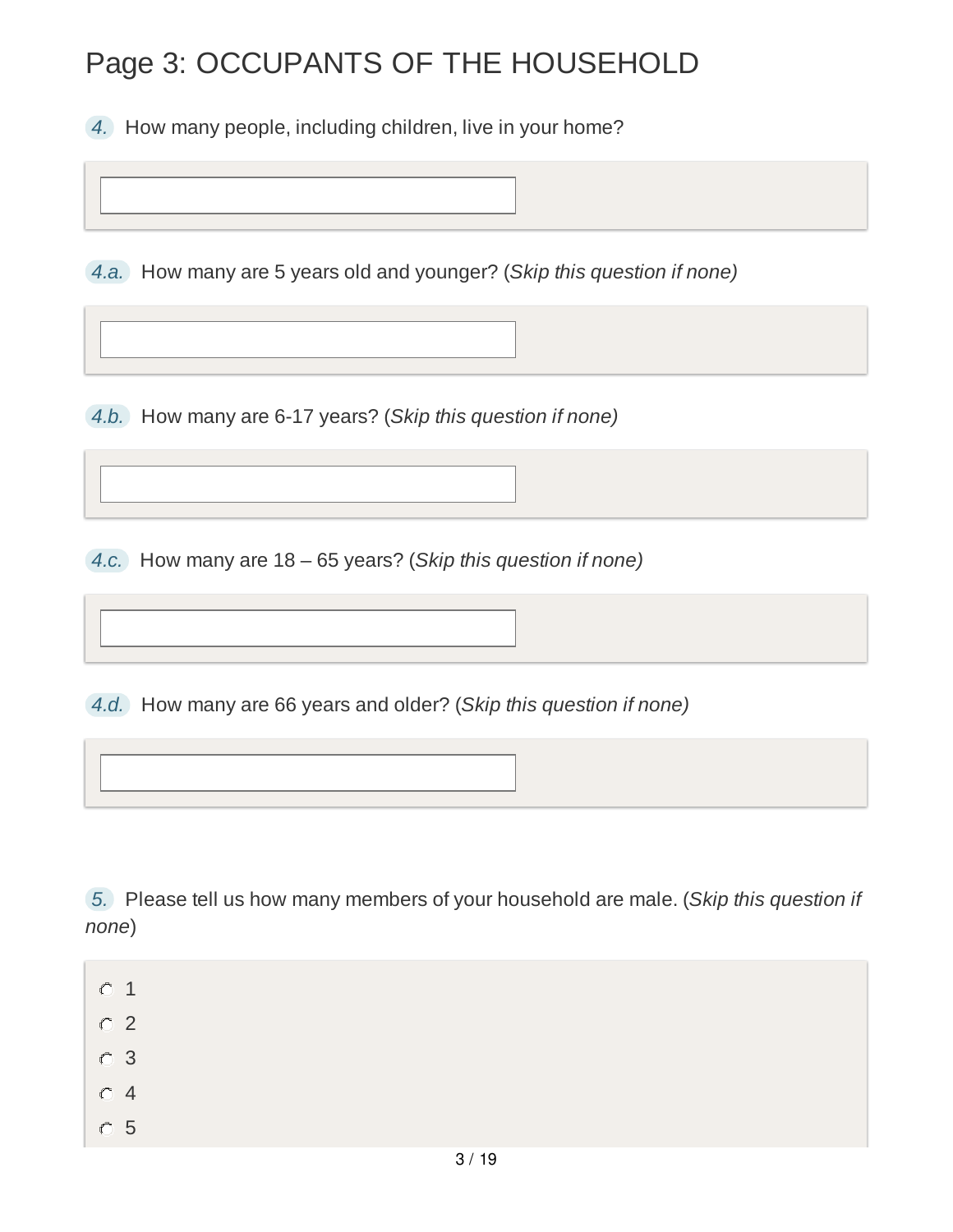*6.* Please tell us how many members of your household are female. (*Skip this question if none*)

| $\circ$ 1      |  |  |  |
|----------------|--|--|--|
| $\circ$ 2      |  |  |  |
| $\circ$ 3      |  |  |  |
| O <sub>4</sub> |  |  |  |
| $\circ$ 5      |  |  |  |
| $C_6 +$        |  |  |  |

*7.* Please tell us how many members of your household identify their gender as other. (*Skip this question if none*)

| $\circ$ 1      |  |  |  |
|----------------|--|--|--|
| $\circ$ 2      |  |  |  |
| $\circ$ 3      |  |  |  |
| O <sub>4</sub> |  |  |  |
| $\circ$ 5      |  |  |  |
| $C_6 +$        |  |  |  |
|                |  |  |  |

*8.* Does your household have a '*no outdoor shoes worn in the home*' policy (which is either strictly or usually followed)?

- C No
- Yes (the whole house)
- Yes (but just part of the house i.e. upstairs no outdoor shoes)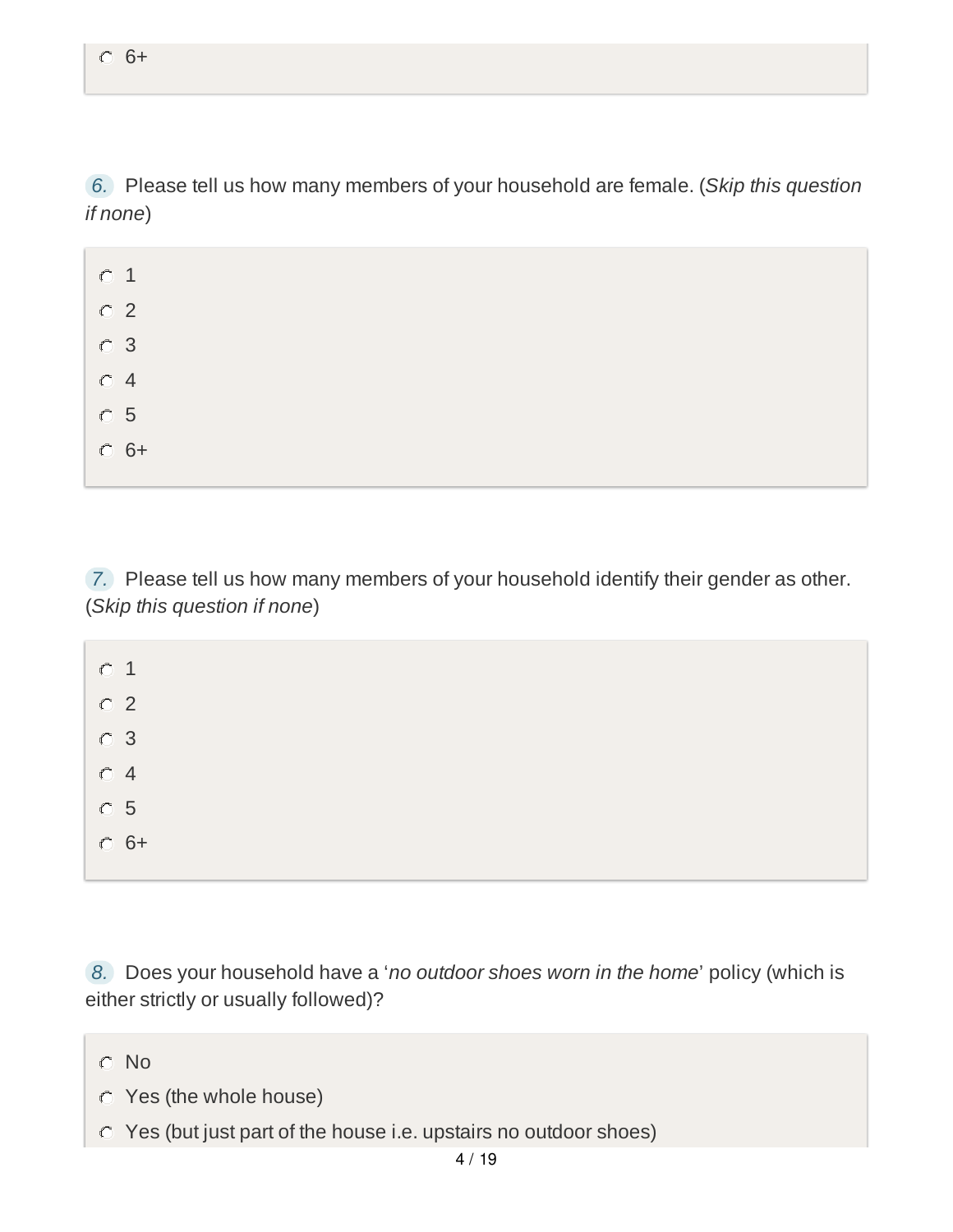*9.* Do any occupants smoke tobacco products indoors (e.g. cigarette, pipe, cigar)?

- Yes
- C No

*9.a.* How many occupants of the household smoke?

| $\circ$ 1      |  |  |  |
|----------------|--|--|--|
| $\circ$ 2      |  |  |  |
| $\circ$ 3      |  |  |  |
| O <sub>4</sub> |  |  |  |
| $\circ$ 5      |  |  |  |
| $C$ 6+         |  |  |  |
|                |  |  |  |

*9.a.i.* Please select a category that best reflects the amount of indoor smoking that occurs in the household:

- heavy smoking household
- moderate smoking household
- $\circ$  light smoking household

*10.* Does anyone living in your home have allergies to any type of pollutant found in the air (e.g. such as from dust mites, indoor pets, pollen, etc.)?

| <b>C</b> Yes |  |  |  |
|--------------|--|--|--|
| $\circ$ No   |  |  |  |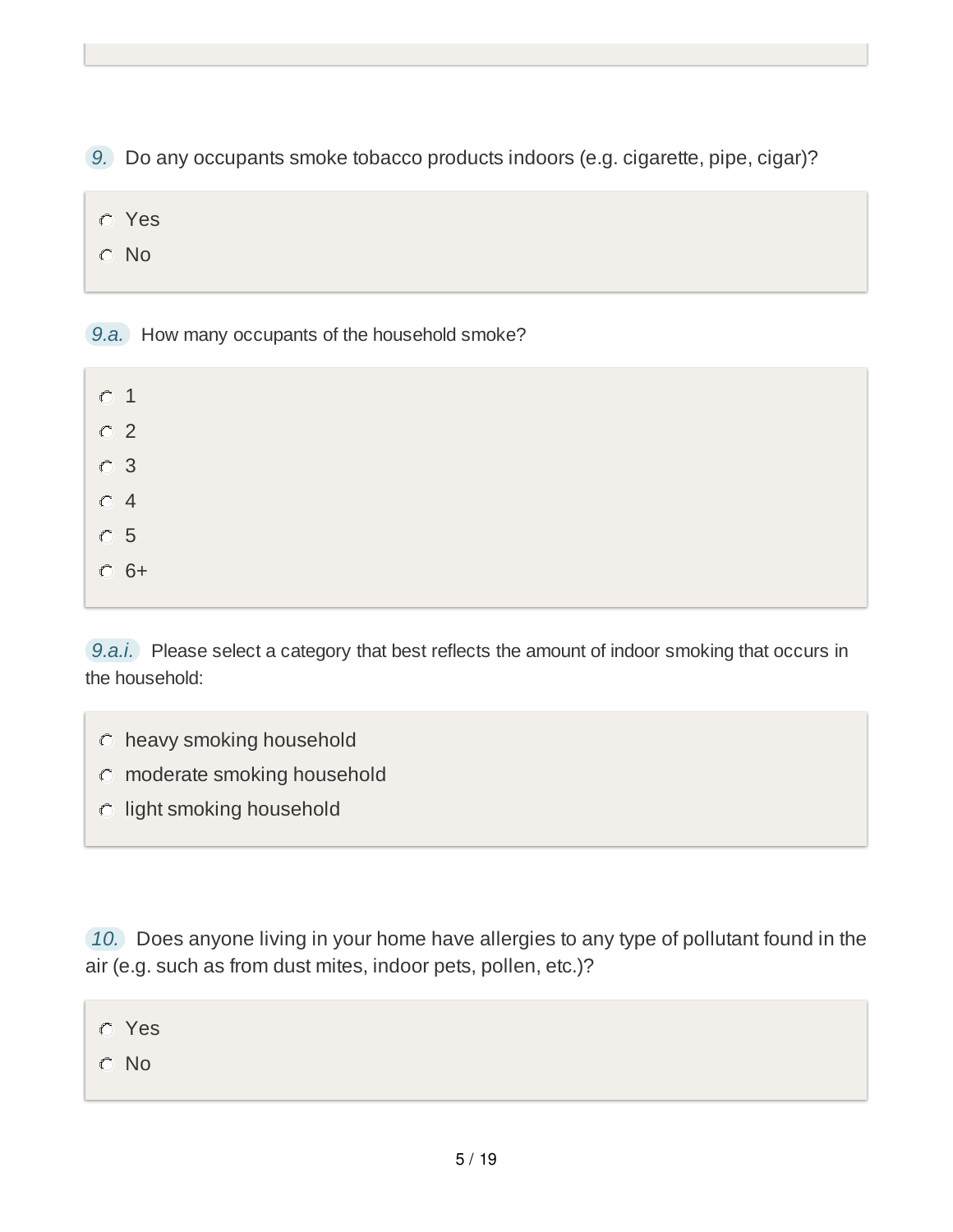*11.* Do you have any pets that typically move into and out of the home (*e.g. dogs, cats*)?

Yes

No

*11.a.* Cat(s) (How many?). *(Skip this question if none)*

*11.b.* Dog(s) (How many?). *(Skip this question if none)*

*11.c.* Other? Please tell us what and how many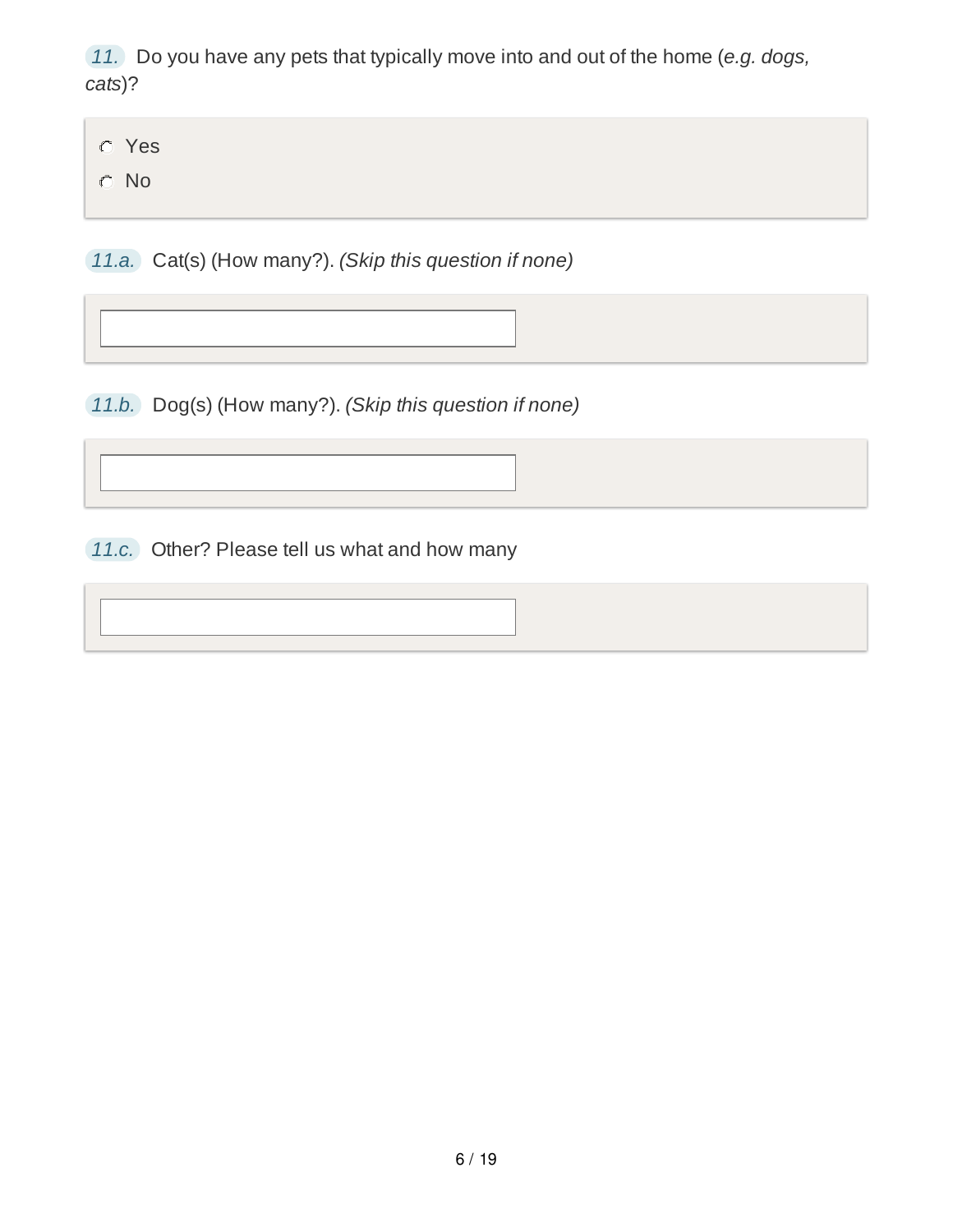# Page 4: THE RESIDENTIAL ENVIRONMENT

*12.* What is your home mainly made of (please select one category only)?

- **C** Brick
- **C** Stone
- Metal sheeting
- Wood
- **Other**
- Unsure
- *12.a.* Please tell us what

*13.* In what year (approximately) was your home built?

- *14.* What type of home do you live in?
	- Detached/free-standing house
	- Semi-detached/joined to one other house
	- Terraced/row house/townhouse
	- Unit/flat/apartment

*14.a.* On which floor do you live?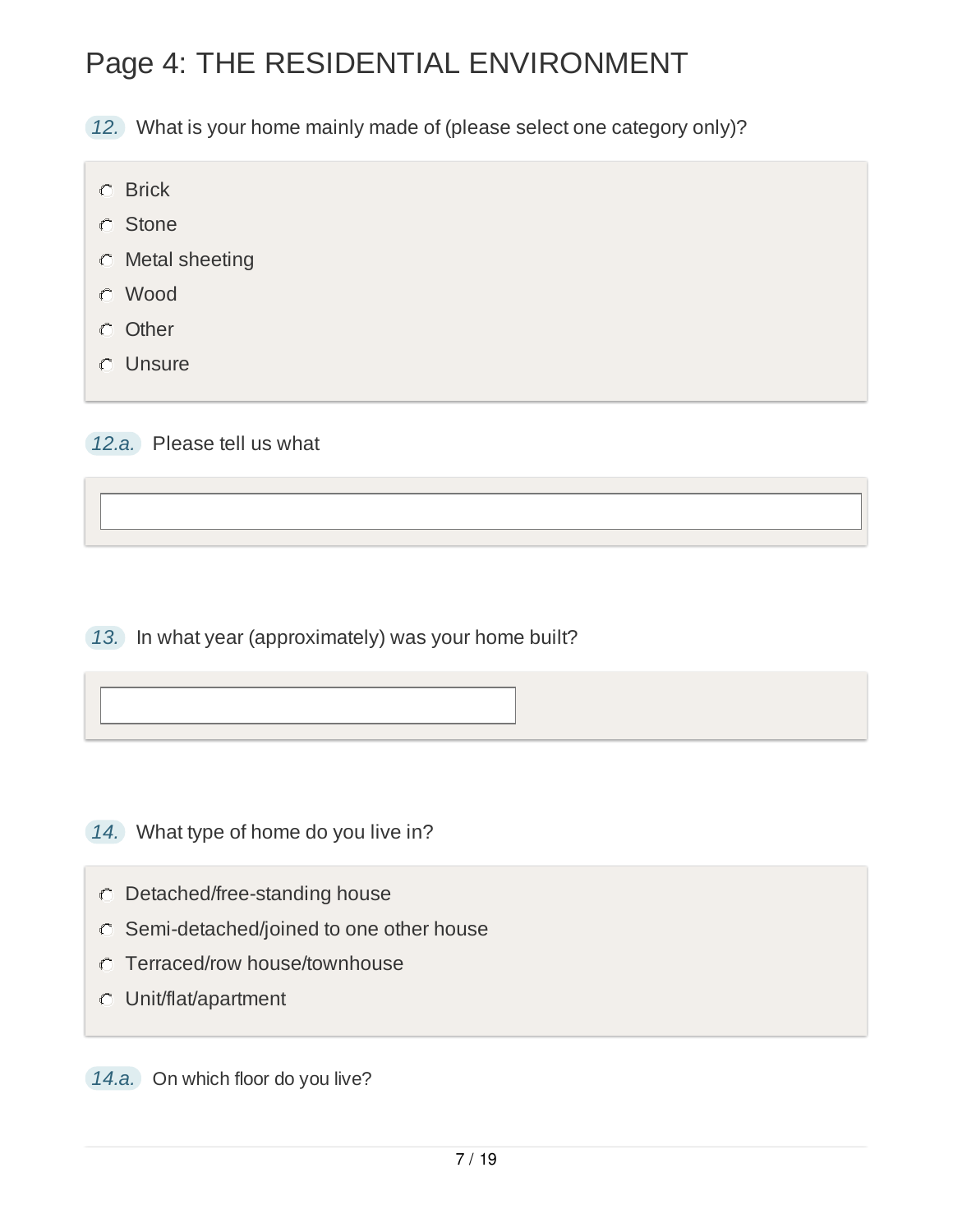- $\circ$  sub-basement or basement
- ground floor
- $C$  first floor
- second floor or higher

*15.* Is the property within approximately 2 kilometers / 1 mile of any industrial units? *(e.g. chemical plant, waste/recycling facility, landfill site, mining/quarrying, smelting facility, train yards)*

Yes

- No
- Unsure

*16.* Is the property close to a busy road (*e.g. highway, heavy rush hour traffic jams*)?

| Yes |
|-----|
|     |

No

*17.* Have you renovated parts of your home at any time in the past 6 months

- Yes
- No

*17.a.* please tell us briefly what you have done (select all that apply)

|  |  |  | $\Box$ painting and decoration |
|--|--|--|--------------------------------|
|--|--|--|--------------------------------|

 $\Gamma$  extension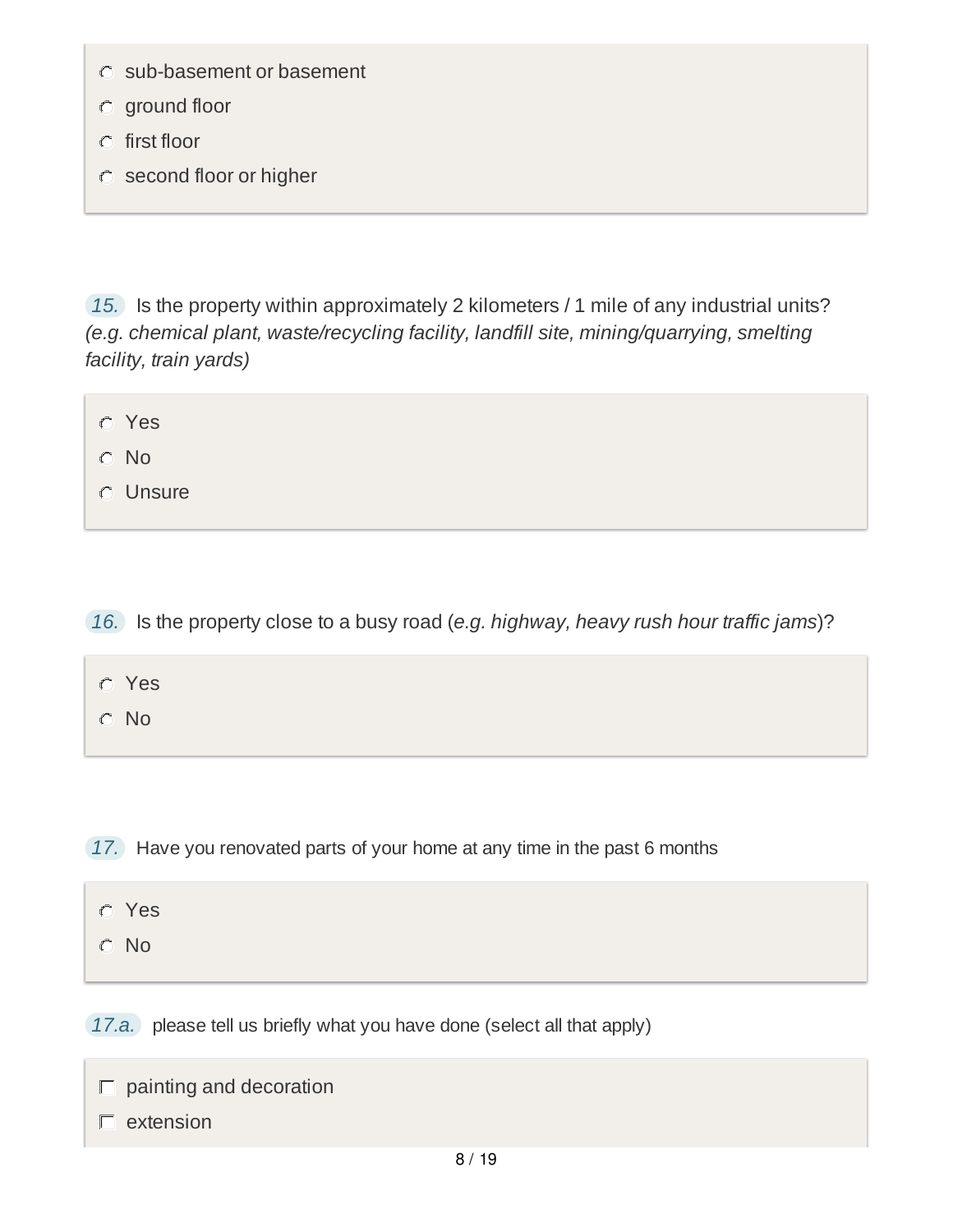$\Box$  re-modelling or building interior walls

 $\Gamma$  kitchen re-fit

 $\Box$  other

*17.a.i.* please tell us more

*18.* Do you have any air purification systems in your home? Please select all responses that apply

- $\Gamma$  Furnace filter
- Built-in HVAC system
- $\Gamma$  Commercial air purifiers
- Other

*18.a.* If you selected Other, please provide more details:

Your answer should be no more than 200 characters long.

*19.* Do you have any air extraction systems in your home? Please select all responses that apply

- $\Box$  Extractor fan over the cooker
- $\Gamma$  Extractor fan in the main bathroom
- $\Box$  Extractor fan in other rooms (e.g. toilet)
- $\Box$  Other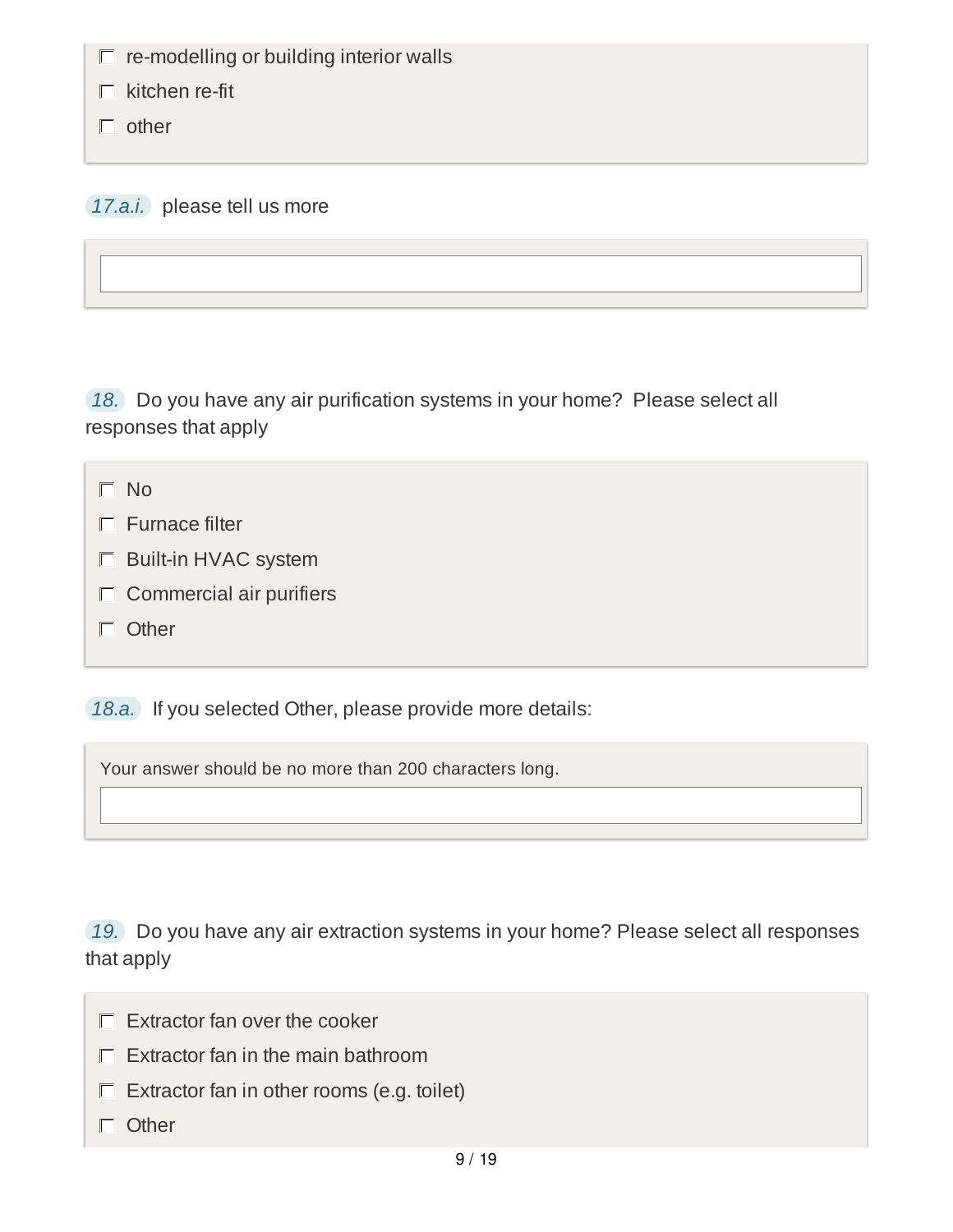*19.a.* If you selected Other, please provide more details:

Your answer should be no more than 200 characters long.

*20.* Does your home have an attached garage?

- Yes
- C No

*20.a.* If **Yes** please tick all those that apply

- $\Box$  There is a door connecting the garage and house
- $\Box$  Garage is used for storing paints and solvents
- $\Box$  Garage is used for parking vehicle(s) (nearly always)
- $\Gamma$  Garage is used for parking vehicle(s) (only sometimes/occasionally)
- $\Box$  Garage is never used for parking vehicle(s)
- *21.* Do you have any areas in the home where damp is of concern?
	- Yes
	- C No
	- Unsure/only a small amount

*22.* What is your primary/main source of fuel for heating (please select only one category)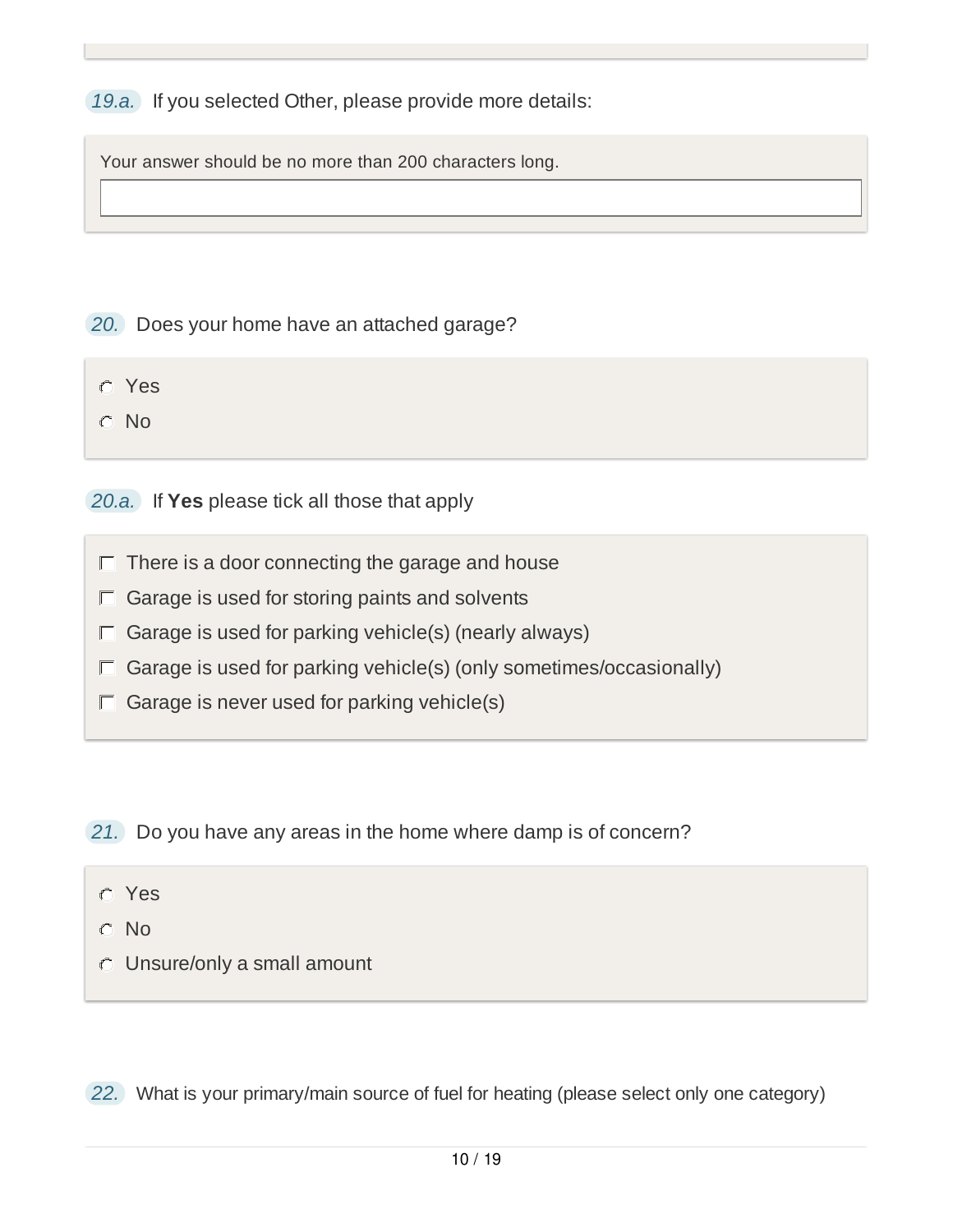- C Coal
- **C** Electricity
- Gas
- $O$ il
- Wood
- **Other**

*22.a.* Please tell us your primary/main source of fuel for heating



- $\Gamma$  None
- $\Box$  Open hearth fire
- Wood burning/mixed fuel stove
- $\Gamma$  Gas fire
- $\Box$  Electrical space heaters
- $\Box$  Other

#### *23.a.* please say what

*24.* What is your primary/main source of fuel for cooking?

#### **C** Electricity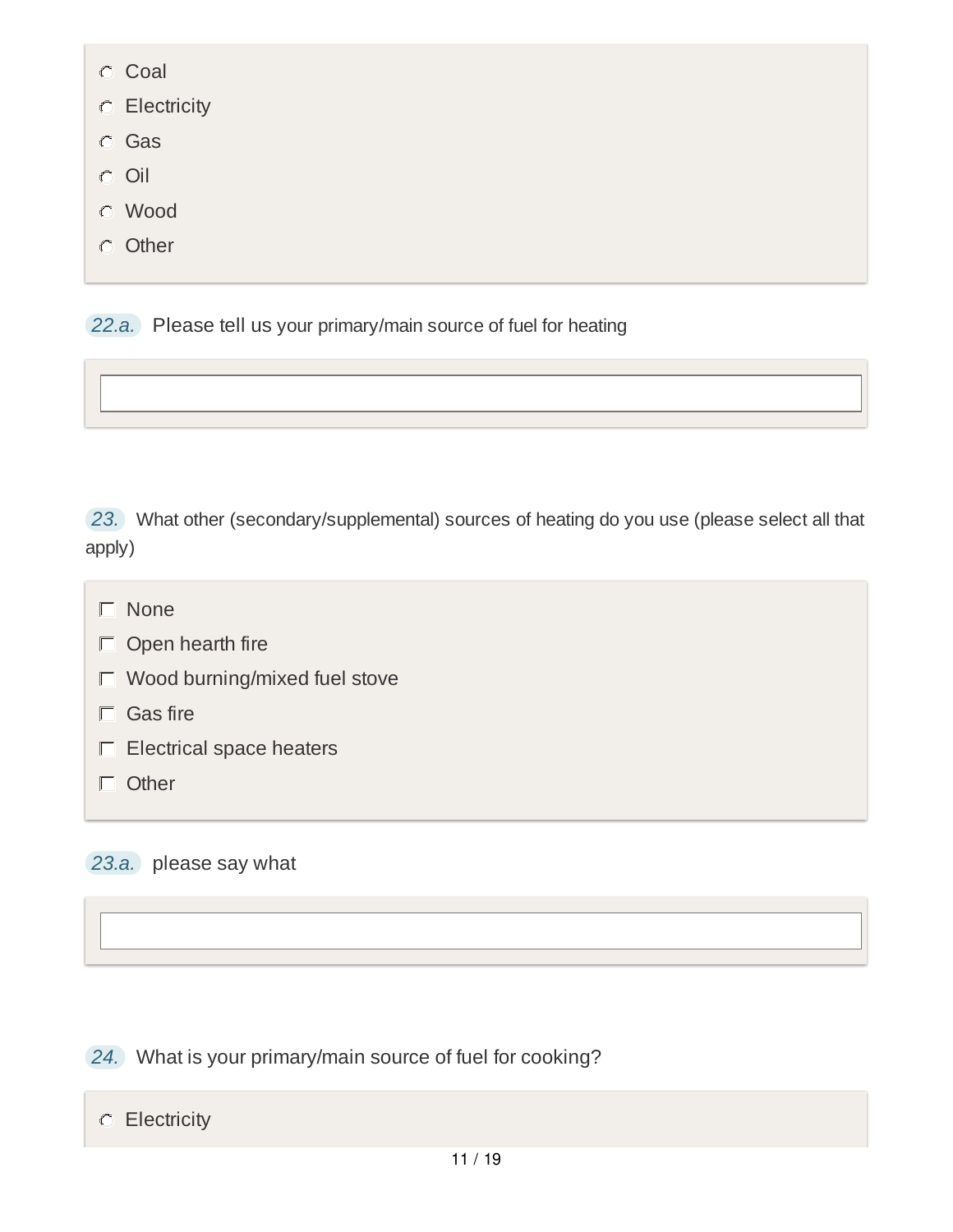- Gas
- Both gas and electric (e.g. gas oven/electric hob)
- $\circ$  Soil fuel (e.g. kerosene, diesel, coal, wood)
- **Other**

*24.a.* please say what

*25.* Does your home have cold draughts (such as in the winter months)?

- C No
- Yes, a few
- Yes, a lot

*26.* Are the seals on your windows and doors sufficient to block out most nuisance (unwanted) outdoor noise?

- Yes
- **C** Mostly
- No

*26.a.* If answered 'Mostly' or 'No' what is the source of the noise?

Your answer should be no more than 200 characters long.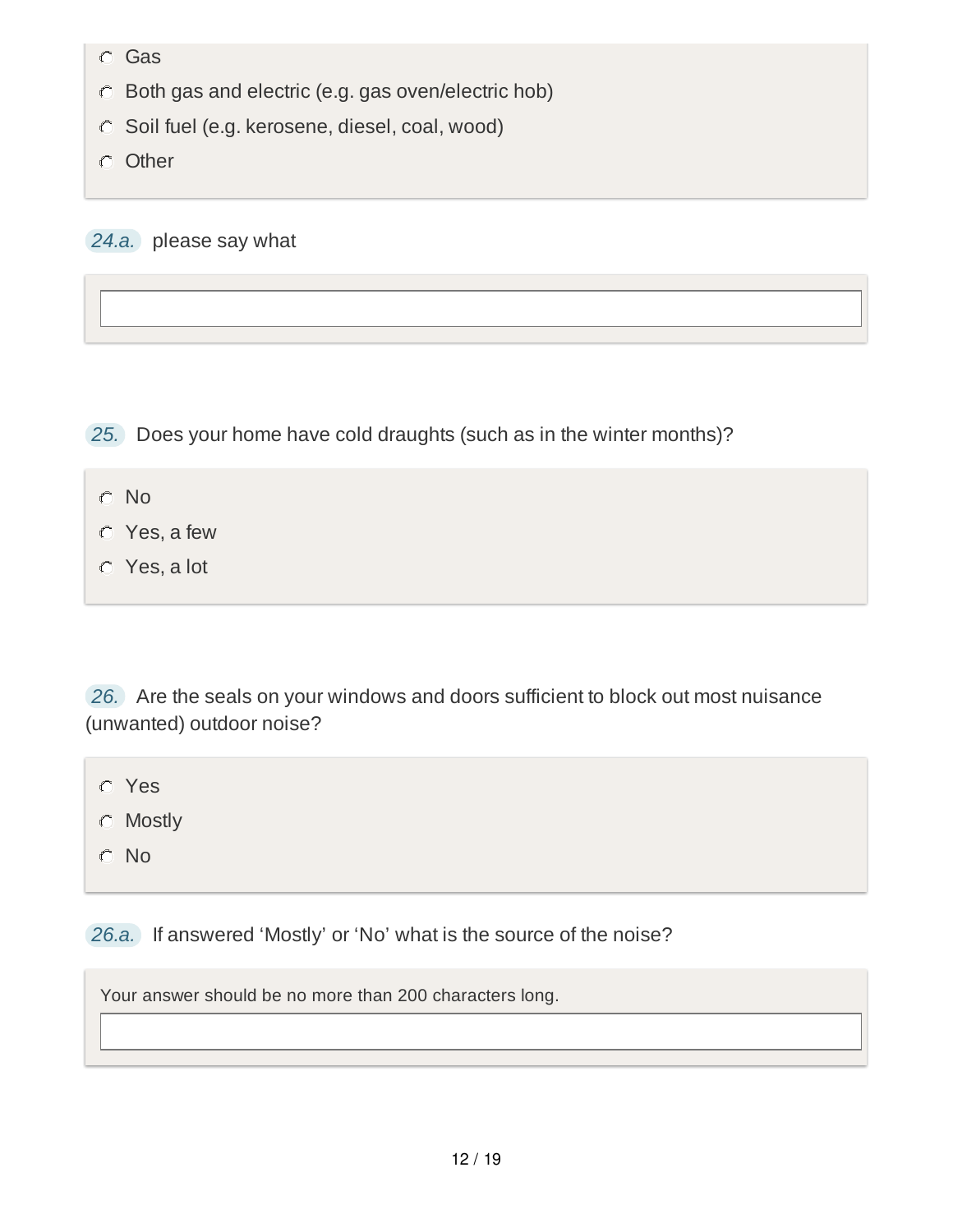*27.* How many rooms are there in your home (excluding bathrooms)?

| $\circ$ 1      |  |  |  |
|----------------|--|--|--|
| $\circ$ 2      |  |  |  |
| $\circ$ 3      |  |  |  |
| O <sub>4</sub> |  |  |  |
| $\circ$ 5      |  |  |  |
| $\circ$ 6      |  |  |  |
| O <sub>7</sub> |  |  |  |
| $\circ$ 8      |  |  |  |
| $\circ$ 9      |  |  |  |
| $C$ 10+        |  |  |  |
|                |  |  |  |

*28.* What is the main type of flooring in your home (tick up to two categories)?

- $\Box$  Carpet or rugs
- Wood
- Vinyl or Linoleum
- Tiled/Stone/Concrete
- $\Box$  Other

*28.a.* please say what

*29.* On average, how often do you vacuum the main rooms of your house?

- Weekly or more often
- Two to three times a month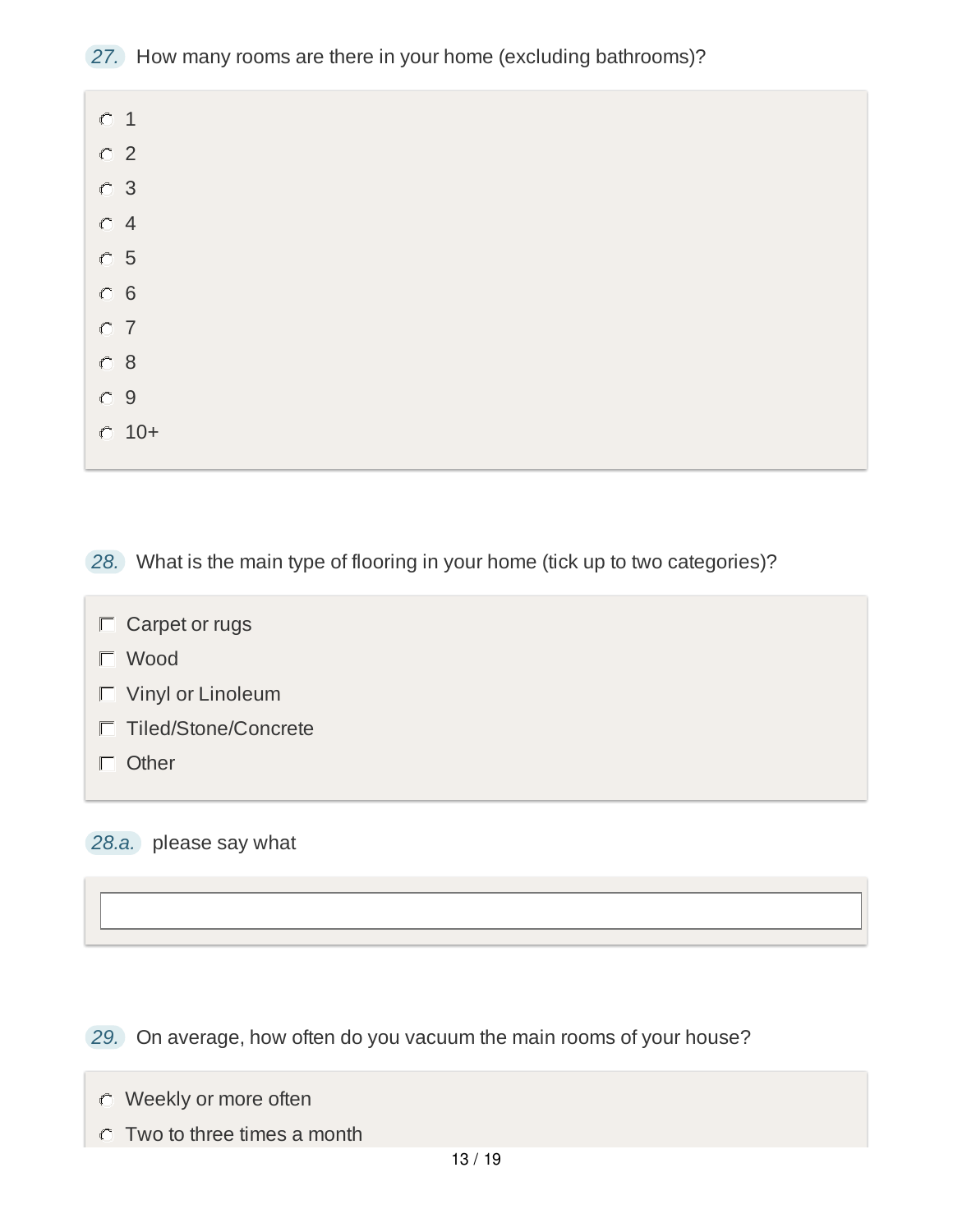*30.* Are the internal doors in your home usually closed or open?

- Usually closed
- Usually open
- A mixture (sometimes closed/sometimes open)

*31.* Were any new or recently refurbished items of furniture, or soft furnishings such as carpets or curtains, or large electronics, added to your home within the last year?

Yes

 $O$  No

*31.a.* If **Yes** please note what those are and approximately when they were bought and/or brought into your home

Your answer should be no more than 200 characters long.

*32.* Do you regularly use air fresheners or burn candles etc in your home (typically once or more a week)? Please select all that apply.

 $\Gamma$  No

- $\Box$  Diffuser (e.g. plug in diffuser, reed diffuser etc)
- $\Gamma$  Candles
- $\Box$  Burning of incense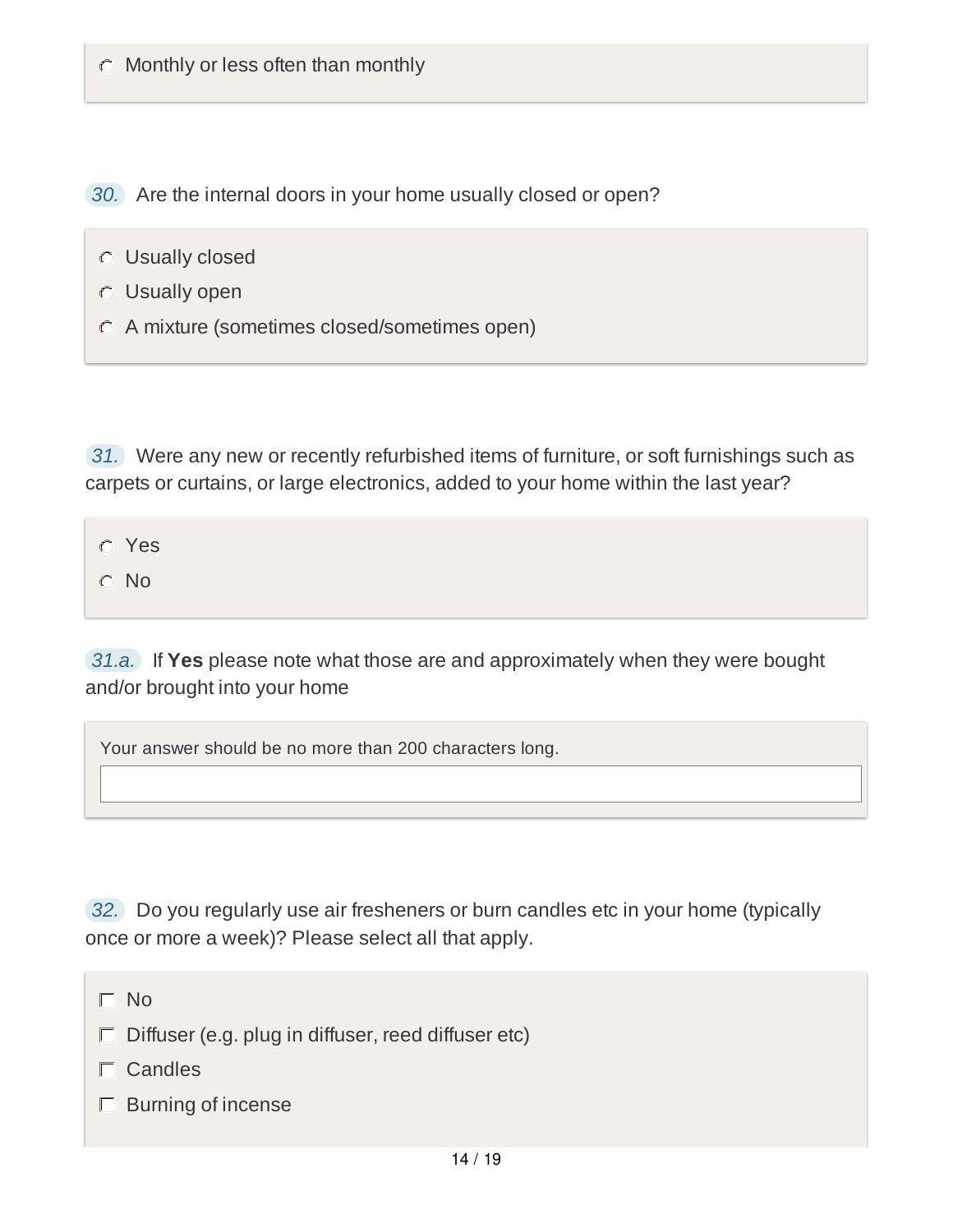$\Box$  Sprays (e.g. air freshener spray, fabric fresher spray)

 $\Box$  Other (e.g powder carpet fresheners)

#### *32.a.* If **other** please provide more details

Your answer should be no more than 200 characters long.

*32.b.* Please tell us why you regularly use air fresheners or burn candles, incense etc in your home.

Your answer should be no more than 200 characters long.

*33.* Which types of cleaning products do you typically use in your kitchen/bathroom areas (please tick all that apply)

 $\Box$  Bleach or ammonia based

 $\Box$  Natural based and/or allergy friendly labelled products (usually these have lower levels of volatile chemicals and are usually fragrance-free).

Anti-microbial based

Other

*33.a.* If **other** please provide more details

Your answer should be no more than 200 characters long.

*34.* Which types of cleaning products do you typically use in your other rooms (so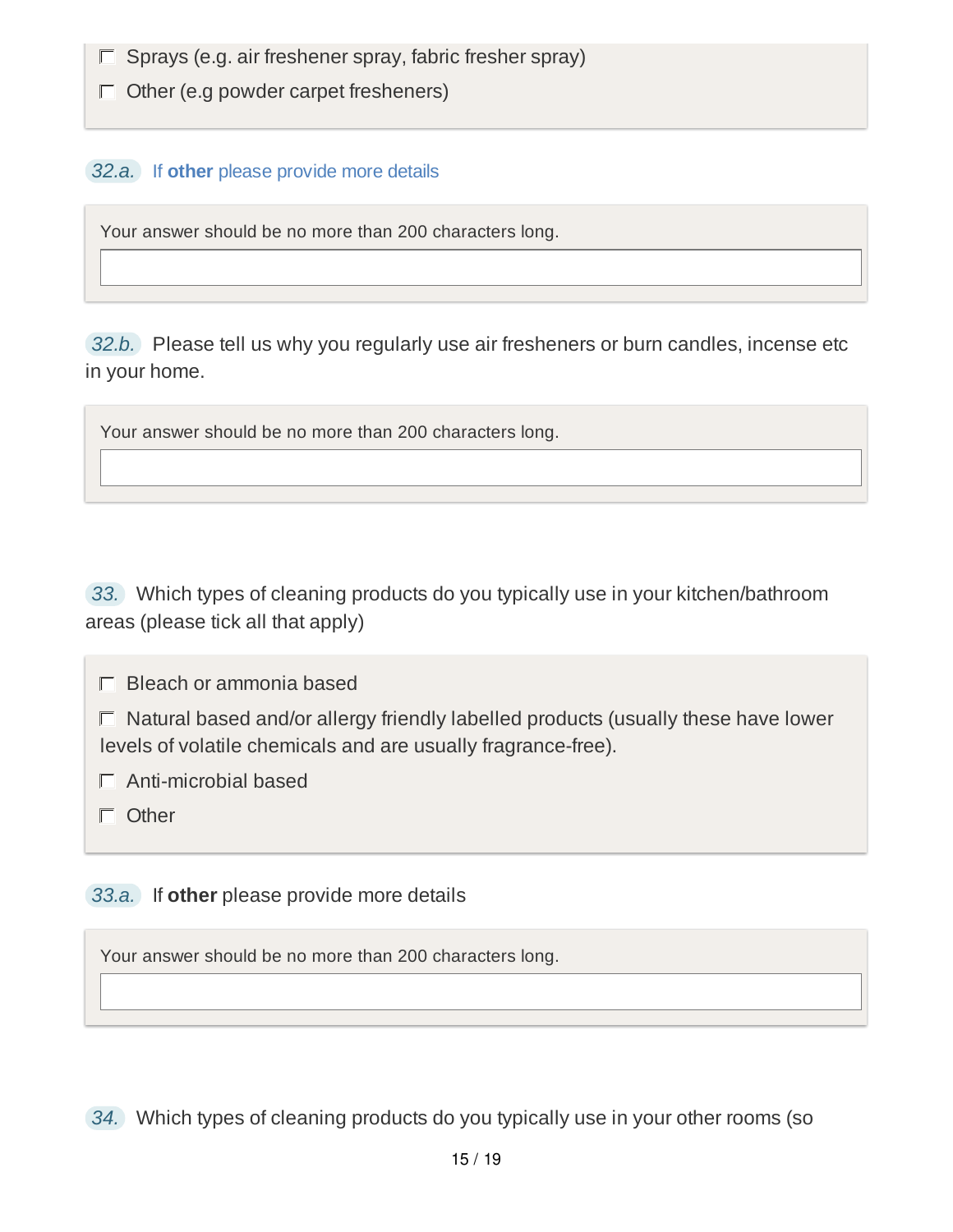$\Box$  Bleach or ammonia based

 $\Box$  Natural based and/or allergy friendly labelled products (usually these have lower levels of volatile chemicals and are usually fragrance-free).

- $\Box$  Anti-microbial based
- $\Box$  Anti-static products such as furniture polish
- Other

#### *34.a.* If **other** please provide more details

Your answer should be no more than 200 characters long.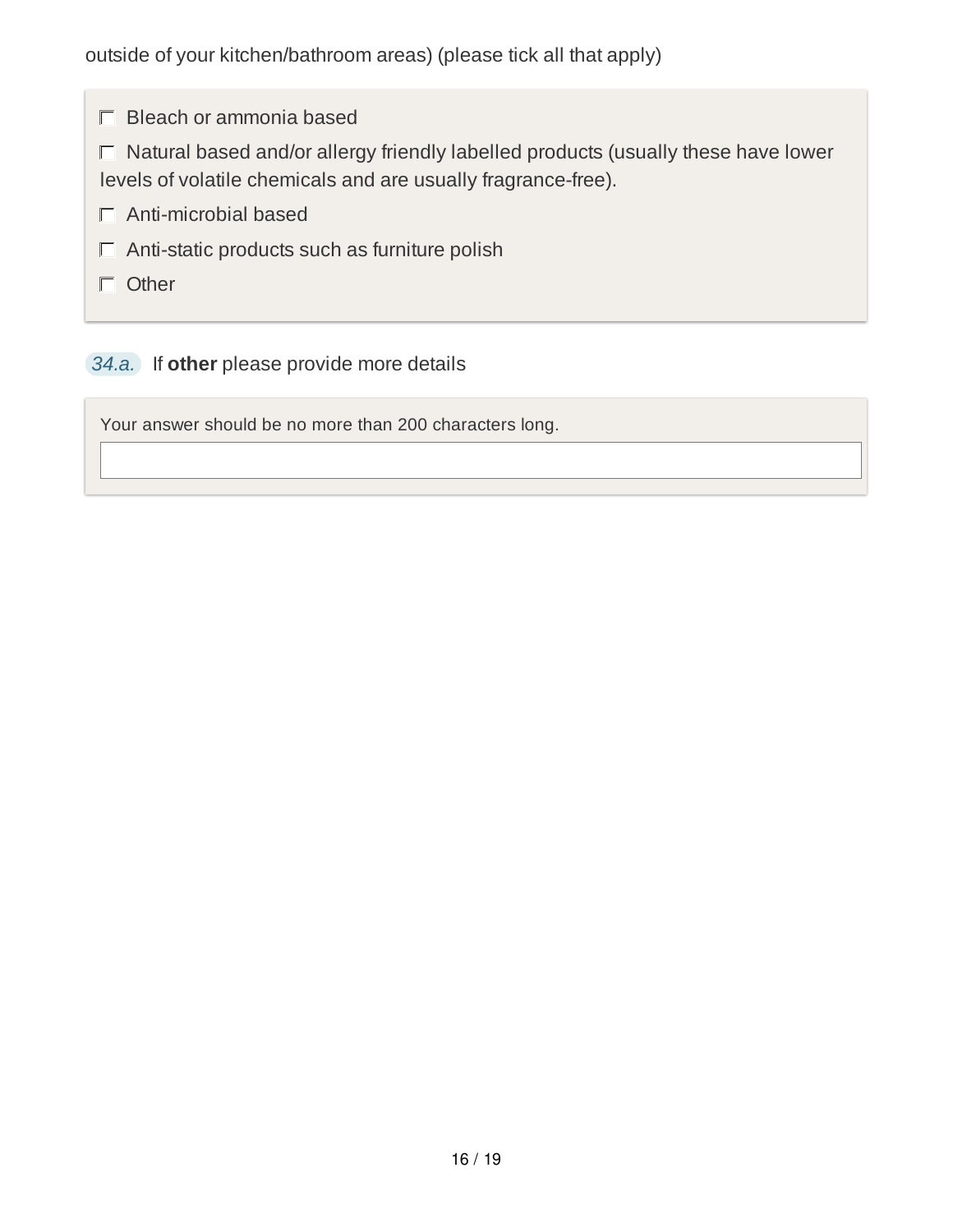### Page 5: Consent

Thank you for participating in our indoor air quality investigation by completing this questionnaire and providing data about your home and household.

This information will help us interpret your ait quality measurements, and generate research project outputs (such as related graphics, tables, figures and reports). **All data will be deidentified by the research team so that no home address, or other personal information, can be used to identify either the specific sample location or any individuals submitting the sample or living in the household.**

Please tick below to confirm consent to the use of the data supplied in this questionnaire, to be used **only** for the research purposes outlined above.

Should you have any questions or concerns regarding the study, its purpose or protocols, or indeed just to chat with us about any aspect of the study, feel free to drop us an e-mail at the following address: **Insert project contact email address here.**

If you wish to withdraw from the study for any reason, simply contact us on the above email. Your data will be disposed of and any associated personal or analytical data deleted from our databases.

*35.* By selecting yes, you: 1. confirm consent for the questionnaire data to be used for the above mentioned research purposes only, and 2. understand that your consent is conditional upon the In2Air research team and Northumbria University complying with its duties and obligations under the General Data Protection Regulations.

Yes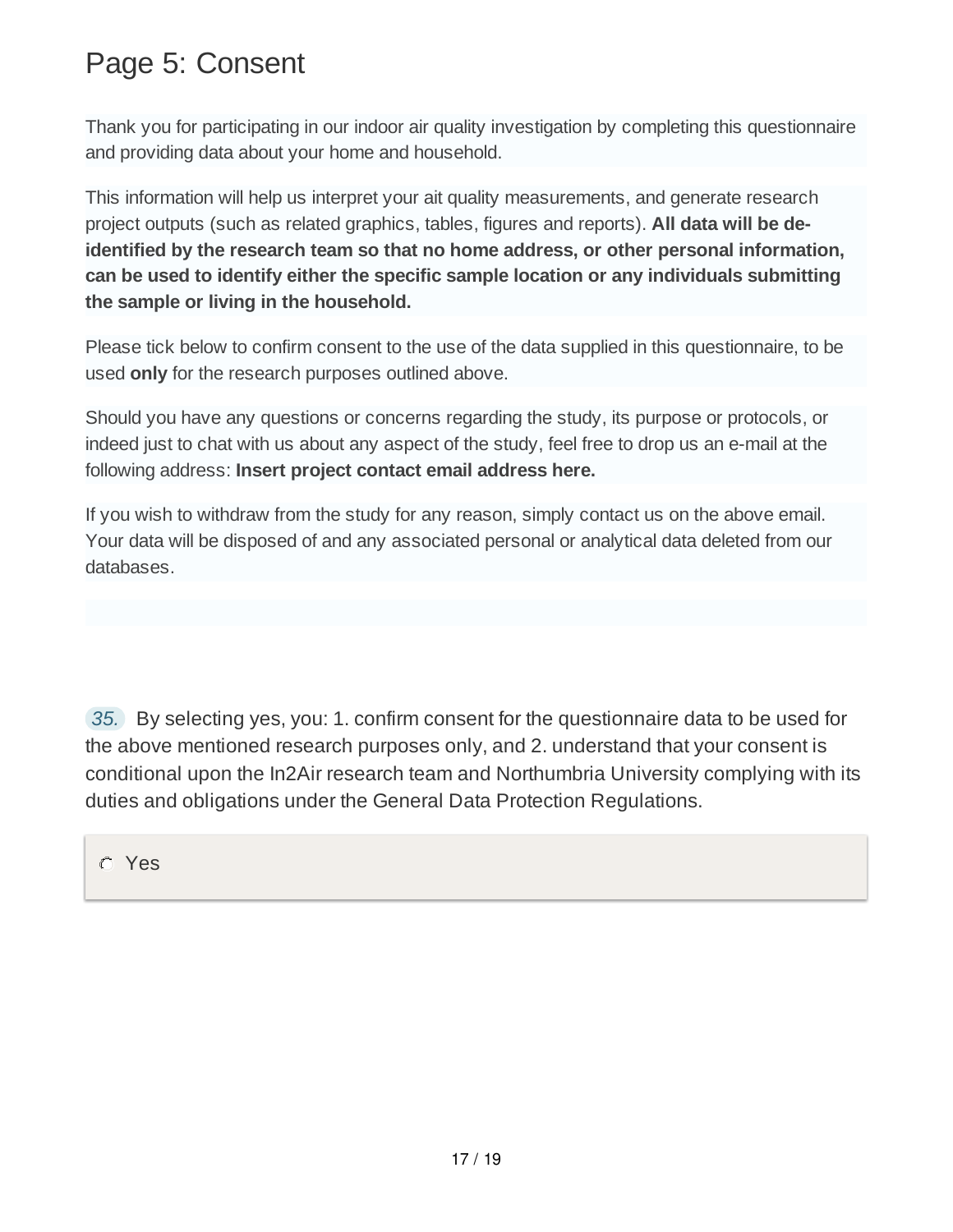### Page 6: End

Thank you for your time and participation to the In2Air project.

# **Key for selection options**

**4.a - How many are 5 years old and younger? (***Skip this question if none)*

- 
- 
- 
- 
- 6+

**4.b - How many are 6-17 years? (***Skip this question if none)*

- - 6+

**4.c - How many are 18 – 65 years? (***Skip this question if none)*

- 
- 6+

#### **4.d - How many are 66 years and older? (***Skip this question if none)*

- 
-